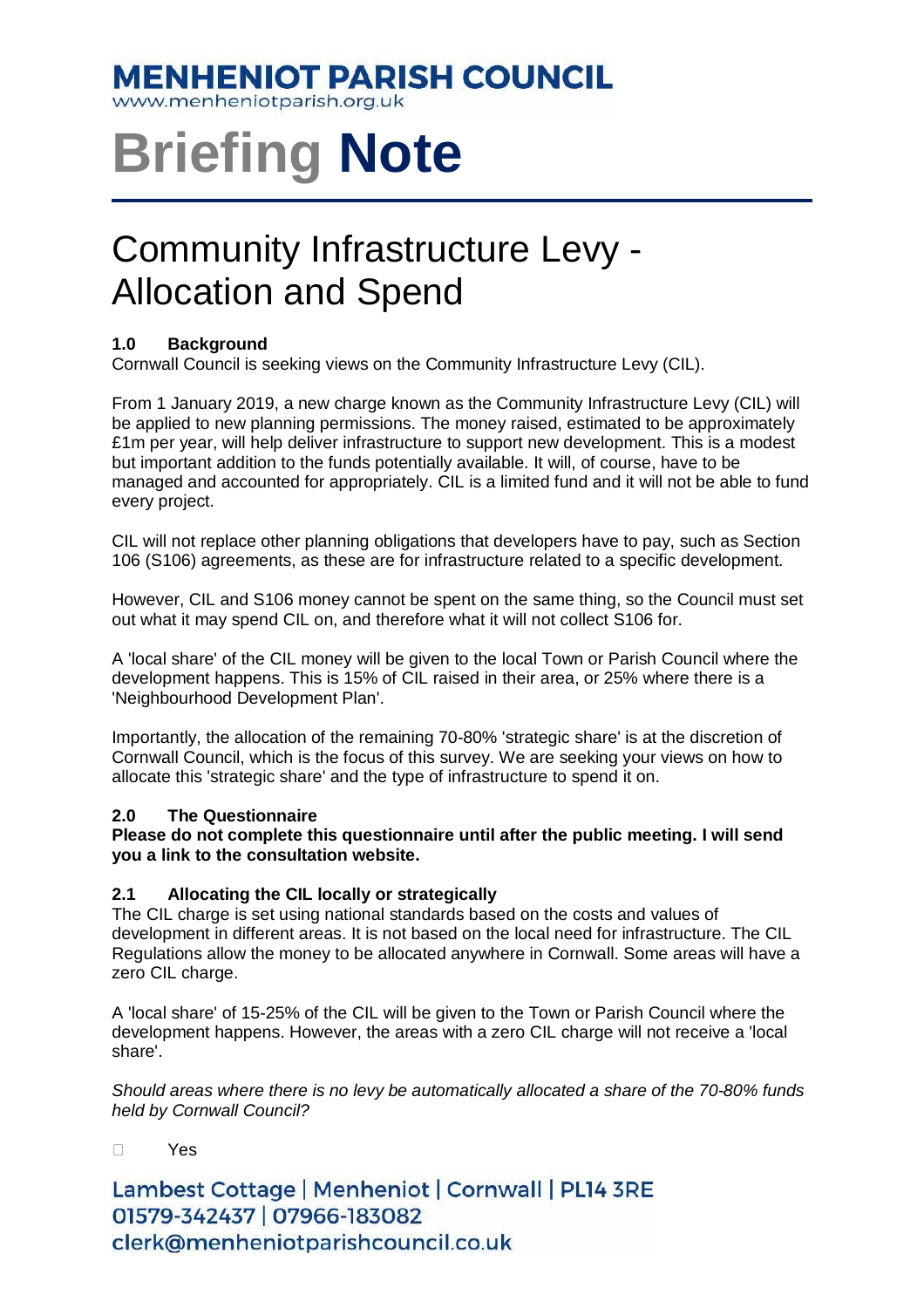No

#### **2.2 Spending the CIL on local or strategic projects**

The CIL Regulations set out what the CIL can be spent on, this includes:

- road and transport facilities
- flood defences
- schools and other education facilities
- health facilities
- sporting and recreational facilities
- open space

Cornwall Council must publish a list of infrastructure that could receive a contribution from CIL. The CIL money can be spent on projects identified at the local level or saved up over several years to be spent on more major projects.

We have considerable flexibility about how we allocate the 70-80% of CIL in the 'strategic share'. Spreading the CIL money would support more small projects but enable few larger projects; equally, major projects could easily use up all available CIL leaving very little for smaller projects. There may also be a balance between these extremes.

How do you think the levy should be spent? Please tick one.

 On local projects agreed between Cornwall Council and the Town/Parish Council, such as open space or community facilities?

 Saved up over several years and spent on larger, more strategic projects, such as road improvement?

 A mix of local and strategic, but in favour of local, e.g., 75% to local projects and 25% for strategic projects?

 A mix of local and strategic, but in favour of strategic, e.g., 75% for strategic projects and 25% to local projects?

Other - please provide details in the text box provided:

#### **2.3 Who should decide how the CIL is spent?**

Cornwall Council also has the discretion to decide who should spend the CIL

. Who do you think should decide which projects the 70-80% should be spent on? Please tick one.

Cornwall Council

Town and Parish Councils

 The local Community Network Panels (19 existing area partnership groups across Cornwall)

 A combination of these - please provide details in the text box below Something else - please provide details in the text box below.

#### **2.4 Using the CIL**

How should the 70-80% be allocated? Please tick one.

A bidding process into a local infrastructure fund for specific projects